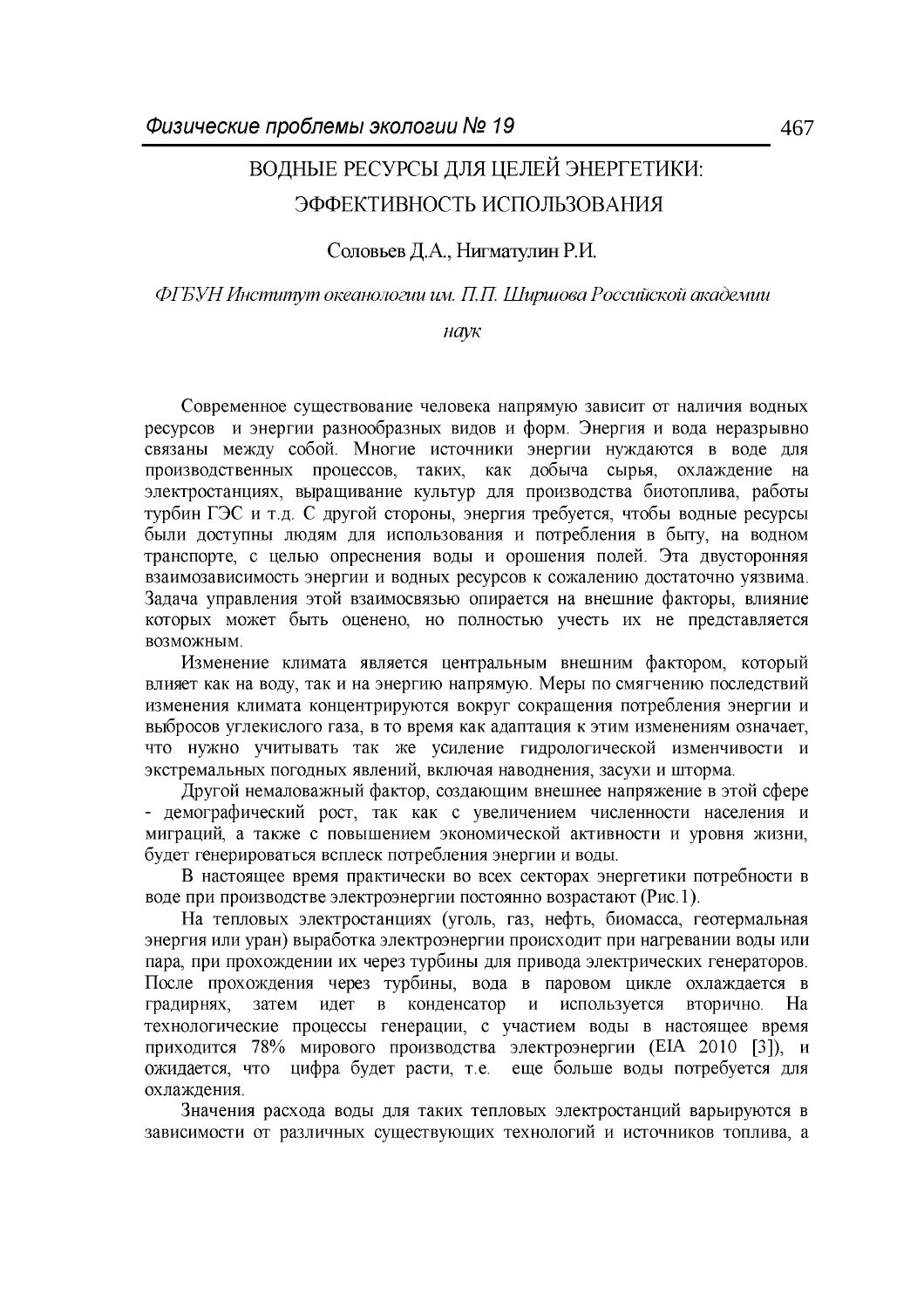также климатических различий. влияющих на испарение и выбор процесса охлаждения.

Гидроэнергетика использует возобновляемые источники электроэнергии в большом объеме (15% мирового производства в 2007 году), считается, что на две трети ее мировой экономически обоснованный потенциал еще не исчерпан (WEC 2010 [4]). Основные потери воды в гидроэнергетике происходят за счет ее испарения **H3** накопительных водохранилищ. Большинство последних исследований в США на эту тему отмечают диапазон потерь от 0.04 до 210 м3 на  $1$  MB $T^*$ 4.

На ветровые и солнечные фотоэлектрические преобразователи в настоящее время приходится 3% мирового производства электроэнергии. Во время работы ВЭС вода практически не используется, за исключением, мытья поверхности солнечных батарей. Тем не менее, потребность в воде для этих целей может быть значительной, особенно в районах с засушливым климатом. Кроме того, в случае крупномасштабного развертывания концентраторов солнечной энергии производство *(солнечных* водонагревателей). электроэнергии потребует использования водяного пара, как и в случае с тепловыми электростанциями и, следовательно, охлаждения водой.



Рис.1. Уровень потребления воды при производстве энергии, с использованием различных технологий. Источник: Trends in the demand of water for energy. IPCC 2011, fig. 914. p. 49., [1].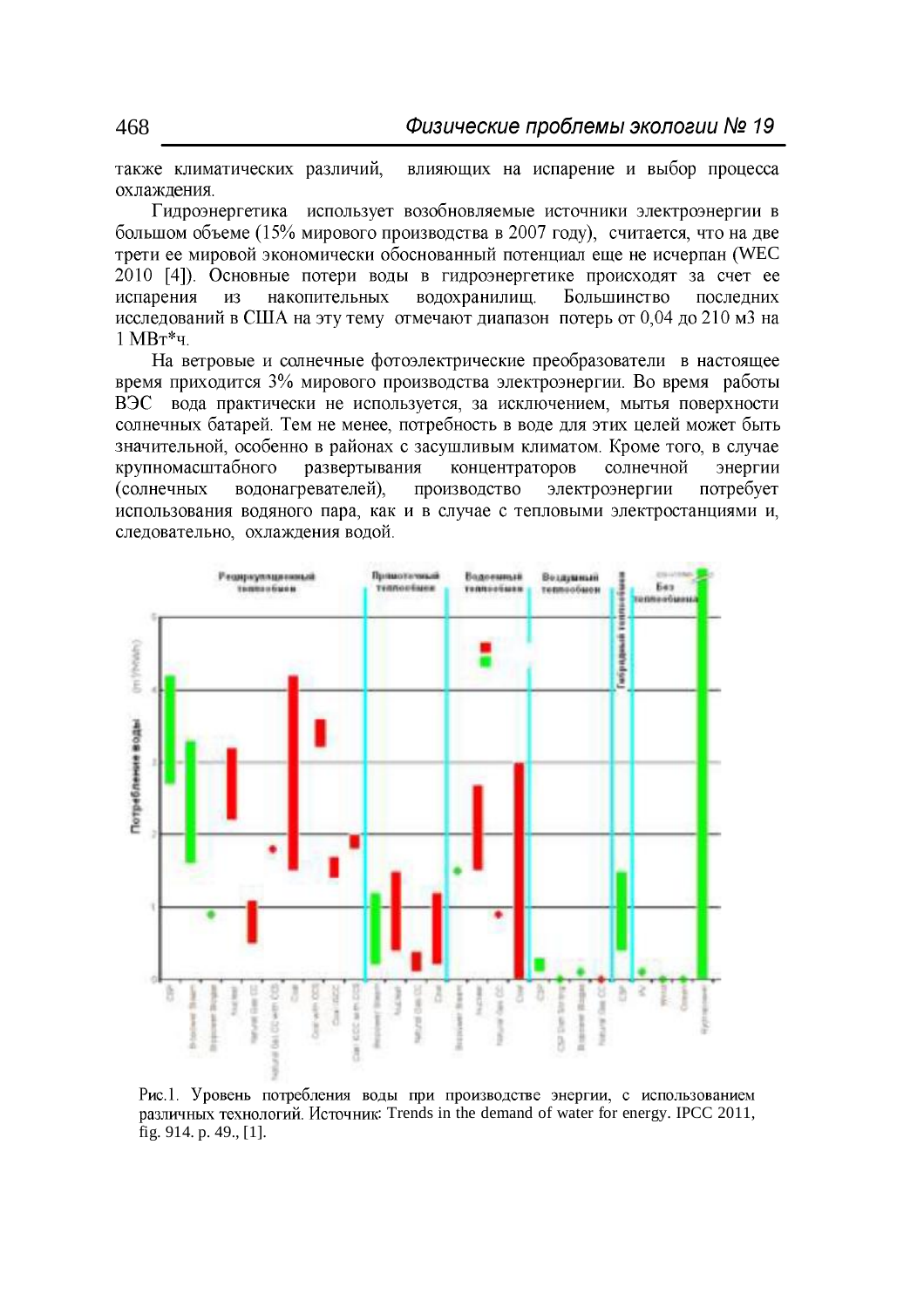время существует устойчивая тенденция B настоящее возрастания потребления электроэнергии во всех регионах мира, причем наиболее сильно это увеличение происходит в ряде стран не входящих в ОЭСР, ситуация в дальнейшем весьма негативно скажется на водных ресурсах необходимых для производства этой энергии [2].

Таблица 1 показывает, что ожидаемые потребности в воде для производства энергии вырастут на 11,2% в 2050 году при сохранении нынешних режимов потребления.

#### Таблица 1.

Численность населения, потребление энергии и потребление воды для нужд энергетики в мире, 2005-2050 гг.

|                                                              | 2005 г. | 2020 г. | 2035 г. | $2050$ г. |
|--------------------------------------------------------------|---------|---------|---------|-----------|
| Население (млн.)                                             | 6290    | 7842,3  | 8601,1  | 9439,0    |
| Потребление<br>(Экса<br>энергии<br>Дж)                       | 328,7   | 400,4   | 464,9   | 518,8     |
| Потребление энергии (ГДж<br>на душу населения)               | 52,3    | 51,1    | 54,1    | 55        |
| Вода<br>энергии<br>(млрд.<br>для<br>$\text{M}3/\text{ro}$ д) | 1815,6  | 1986,4  | 2087,8  | 2020,1    |
| Вода для энергии (м3/ на душу<br>населения)                  | 288,6   | 253,3   | 242,7   | 214,0     |

*Источник: WEC (2010, table 1, p. 50),[4].* 

#### Таблица 2.

Численность населения, потребление энергии и потребление воды для нужд энергетики в мире, с учетом повышения энергоэффективности, 2005-2050 гг.

|                                                       | 2005 г. | $2020$ г. | 2035 г. | 2050 г. |
|-------------------------------------------------------|---------|-----------|---------|---------|
| Население (млн.)                                      | 6290    | 7842,3    | 8601,1  | 9439,0  |
| Потребление энергии (Экса Дж)                         | 328,7   | 364,7     | 386,4   | 435,0   |
| Потребление энергии (ГДж / на душу населения)         | 52.3    | 46.5      | 44.9    | 46.1    |
| Вода для энергии (млрд. м <sup>3</sup> /год)          | 1815,6  | 1868,5    | 1830.5  | 1763,6  |
| Вода для энергии (м <sup>3</sup> / на душу населения) | 288,6   | 238,3     | 212,8   | 186,8   |
| $M_{\text{on}}$ and $WFC(2010 + bL)$ $2 \pi$ $511141$ |         |           |         |         |

*Источник: WEC (2010, table 2, p. 51),* [4].

В рамках сценария WEC (2010) [4], который предполагает увеличение производства энергии и к. п. д. энергоустановок считается, что потребность в воде для производства энергии может снизиться на 2,9% до 2050 года (таблица 2.).

Водные ресурсы распределены неравномерно по всей планете, и, соответственно, отдельные регионы столкнутся с существенной нехваткой воды В этой связи, WEC (2010) приводит оценки, для выработки энергии. свидетельствующие о том, что этот сценарий будет иметь место на большей части Северной и Южной Америки и в Карибском бассейне.

Как видно из Таблицы 3, очистка сточных вод также требует большого количества энергии (WEF) [5]. Развитые страны, имеющие более строгие законы в отношении сброса и очистки сточных вод, обладают, как правило, более энергоэффективными технологиями очистки последних.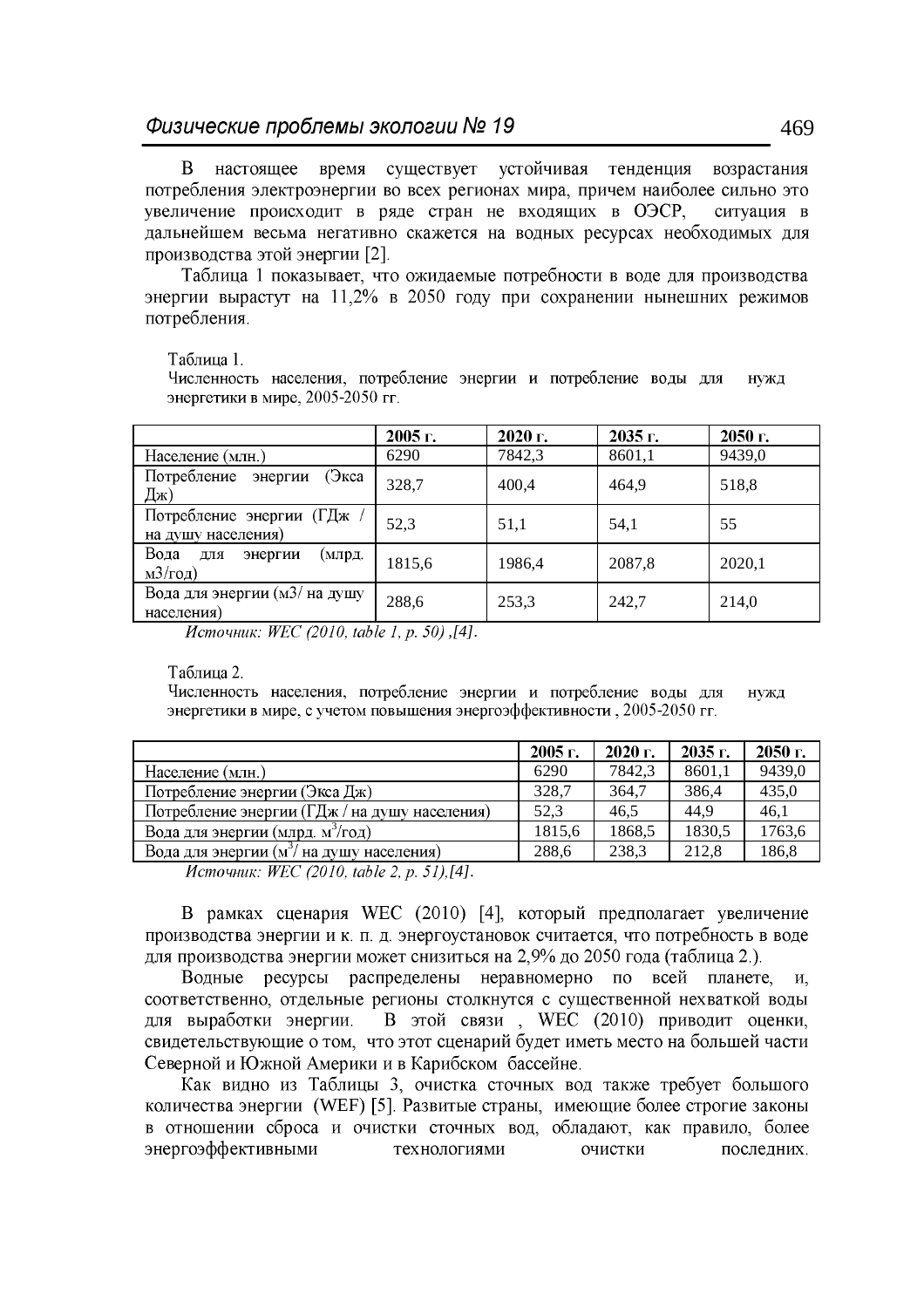Биофильтры, использующие биологически активные субстраты для аэробной очистки, потребляют в среднем свыше 250 кВт\*ч.

#### Таблица 3.

Средний уровень расхода электроэнергии на добычу и очистку воды (США).

|              | Источник воды/                     | Расход электроэнергии |  |
|--------------|------------------------------------|-----------------------|--|
|              | Технология очистки                 | (кВт*ч/млн.л.)        |  |
| Чистые воды  | Поверхностные воды                 | 60                    |  |
|              | Подземные воды                     | 160                   |  |
|              | Подземные<br>воды<br>(солоноватые) | 1000-2600             |  |
|              | Морская вода                       | 2600-4400             |  |
| Сточные воды | Биофильтрация                      | 250                   |  |
|              | Активный ил                        | 340                   |  |
|              | Очистка без хлорирования           | 400                   |  |
|              | Очистка с хлорированием            | 500                   |  |

*: CEC (2005); EPRI (2002); Stillwell (2010); Stillwell et al. (2010, 2011).* 

Применение технологии фильтрации «Активного ила», является более энергоемкой формой очистки сточных вод, требующей  $340$   $\text{RBr}^*$ ч из-за использования насосов и специального оборудования. Системы фильтрации, для высококачественной очистки, требуют до 400-500 кВт\*ч электроэнергии.

В свою очередь, осадок сточных вод путем анаэробного сбраживания возможно использовать для производства энергии путем создания биогаза, возобновляемого топлива, которое может быть использовано для компенсации до 50% затрат электроэнергии, потребляемой для очистки.

Все процессы управления и использования воды требуют значительных энергозатрат, так, например, в сельском хозяйстве энергия находит свое применение для орошения полей. В странах ОЭСР энергия, затраченная на составляет небольшую долю от общей энергии, потраченной на орошение. операции с водой (нагрев, первичная очистка и утилизации сточной воды). Однако страны не входящие в ОЭСР затрачивают на орошение значительную долю электроэнергии. Не исключено, что повышение энергоэффективности и развитие новых «водных» технологий в будущем компенсирует ожидаемый рост энергопотребления, необходимый для перехода на более высокие стандарты очистки стоков. Весьма вероятно, что в стоимость производства электроэнергии будут включаться затраты на регенерацию потребляемой для этих целей воды.

Ужесточающиеся требования к качеству воды для нужд растущего количества населения, а также нехватка чистой воды будет обязывать страны постоянно искать и изучать нетрадиционные источники воды, требующие для своего использования привлечения значительных энергетических ресурсов. Таким образом, в то время как технологии постоянно становятся все более энергоэффективными. эффективности выигрыш  $\mathbf{B}$ рискует быть компенсированным увеличением потребности в энергии для доставки воды из таких нетрадиционных источников, или очистки воды, которая имеет более низкое качество.

470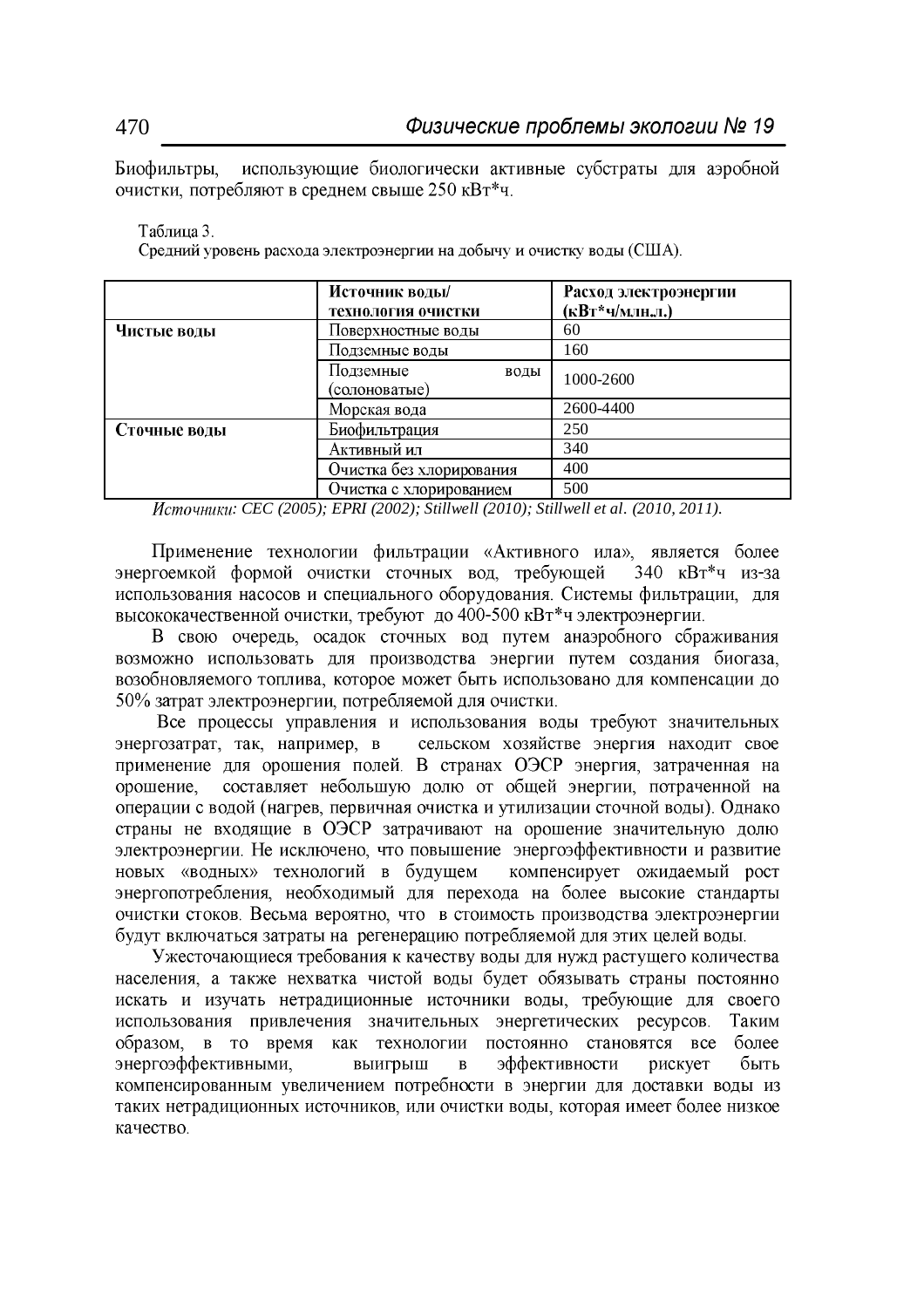Как отмечалось выше, глобальное потребление энергии для производства воды резко возрастет в течение следующих двух десятилетий. Эта тенденция в первую очередь зависит от экономического роста и роста населения в развивающихся странах. Основной задачей в области водных ресурсов и энергии обеспечение формирующейся новой энергетической будет устойчивое цивилизации водными ресурсами для того, чтобы удовлетворить растущие ресурсные запросы, в том числе энергетические. Решение этой задачи потребует новой обеспечения более эффективного создания политики ДЛЯ интегрированного управления водными ресурсами для целей новой энергетики. Первый шаг на пути такой политики - это комплексная оценка доступных ресурсов воды. Затем, водная и энергетическая политика, должны будут напрямую интегрироваться стратегию устойчивого развития тесном  $\mathbf{B}$ общую  $\mathbf{B}$ взаимодействии между собой.

Энергия, генерируемая за счет воды - гидроэнергия, наряду с другими возобновляемыми источниками энергии, такими, как энергия ветра, солнца, приливов, биоэнергия, геотермальная энергия, может стать более устойчивой в экологическом отношении, не ведущей к загрязнению окружающей среды и альтернативой ископаемым энергоносителям. В совокупности за счет этих источников в настоящее время покрывается около 14 % мирового первичного спроса на энергию. Малая гидроэлектроэнергетика хорошо подходит для энергообслуживания не охваченных крупными энергосистемами сельских районов, тогда как другие возобновляемые источники энергии, например ветровые и солнечные генераторы и установки, работающие на биомассе, целесообразно применять для электроснабжения насосов, качающих грунтовую воду для питья и мелкомасштабного орошения в отдаленных сельских районах или небольших селениях.

Значительный потенциал имеет расширение крупномасштабной  $\mathbf{M}$ гидроэлектроэнергетики в развивающихся странах, не входящих в ОЭСР. Тем не сооружение крупных плотин чревато тяжелыми экологическими менее. последствиями для сред обитания диких биологических видов, миграции рыб и объемов и качества водотока, равно как и серьезными социально-экономическими последствиями, связанными с необходимостью переселения местного населения.

Еще одной существенной проблемой, ждущей своего решения, является финансирование инфраструктуры, необходимой для предоставления базовых услуг водо- и электроснабжения в развивающихся странах. Без надежной энергетической инфраструктуры и стабильного электроснабжения потенциал для экономического роста здесь ограничен.

Решение проблемы для таких стран нужно искать в создании малых автономных гидроэнергетических систем, которые, как правило, оказывают небольшое воздействие на окружающую среду и могут оказаться особенно полезными в сельских и отдаленных районах. При проектировании любых гидроэнергетических систем, как крупных, так и мелких, исключительно важно проводить еще на этапе планирования подробную экспертизу экологических и социально-экономических последствий.

Работа выполнена при финансировании РФФИ (гранты № 12-08-00026-а)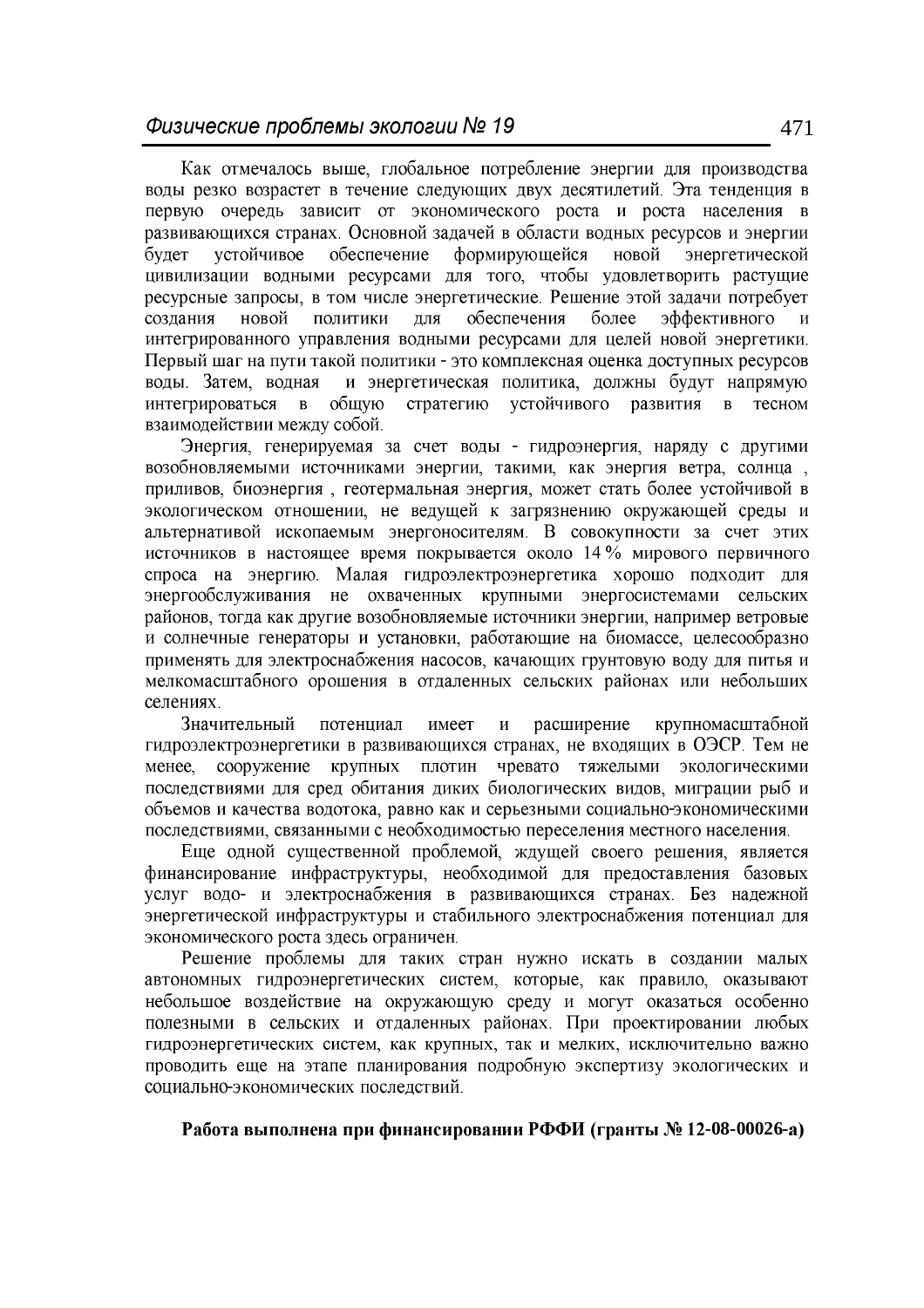## Литература

- 1. IPCC Fourth Assessment Report: Climate Change 2007 (AR4) IPCC statement on the melting of Himalayan glaciers - 20 January 2010.
- 2. Managing Water under Uncertainty and Risk, the United Nations world water development report 4. Vol. 1. Published in 2012 by the United Nations Educational, Scientific and Cultural Organization , Paris 07 SP, France. 909 p.
- 3. Annual Energy Outlook 2012/ June 25, 2012 Report Number: DOE/EIA-0383(2012)
- 4. Survey of Energy Resources 2010/22nd edition of the World Energy Council's (WEC). November 2010. URL: November 2010. URL: <http://www.worldenergy.org/publications/3040.asp>
- 5. World Economic Forum Annual Report 2010-2011. URL: <http://www.weforum.org/reports-results>

# МОНИТОРИНГ ВЕРТИКАЛЬНОГО РАСПРЕДЕЛЕНИЯ ОЗОНА НА МИЛЛИМЕТРОВЫХ ВОЛНАХ НАД МОСКВОЙ ПРИ ВОЗМУЩЕ-НИЯХ ОЗОНОСФЕРЫ в 2010 и 2011 гг.

## С.В.Соломонов, Е.П.Кропоткина, С.Б.Розанов, А.Н.Игнатьев, А.Н.Лукин Физический институт им П.Н.Лебедева РАН

## 1. ВВЕДЕНИЕ

Мониторинг вертикального распределения атмосферного озона представляет особую важность в связи с исключительной ролью этой газовой составляющей в защите жизни на Земле от губительного УФ-Б излучения Солнца [1]. Озон является также одной из ключевых газовых составляющих, участвующей в тепловых, химических и динамических атмосферных процессах [1]. Радиофизические методы дистанционного зондирования земной атмосферы, основанные на измерении собственного теплового радиоизлучения атмосферных газов на миллиметровых (ММ) волнах, открыли новые возможности в изучении атмосферы и её озонного слоя. Эти методы развиваются в нашей стране [2-6] и за рубежом [7-9]. В Физическом институте им. П.Н.Лебедева (ФИАН), начиная с 1987 года, выполняется многолетний мониторинг на миллиметровых (ММ) радиоволнах вертикального распределения озона над Московским регионом. Дистанционные измерения вертикальных профилей озона на ММ волнах с поверхности Земли характеризуется рядом уникальных особенностей. Действительно, в отличие от оптических наблюдений, такие измерения могут выполняться круглосуточно при различных погодных условиях, поскольку для радиоволн характерно много более слабое, чем в оптическом диапазоне, ослабление в облаках и аэрозольных слоях. Измерения вертикального распределения озона (ВРО) на ММ волнах с Земли позволяют по-